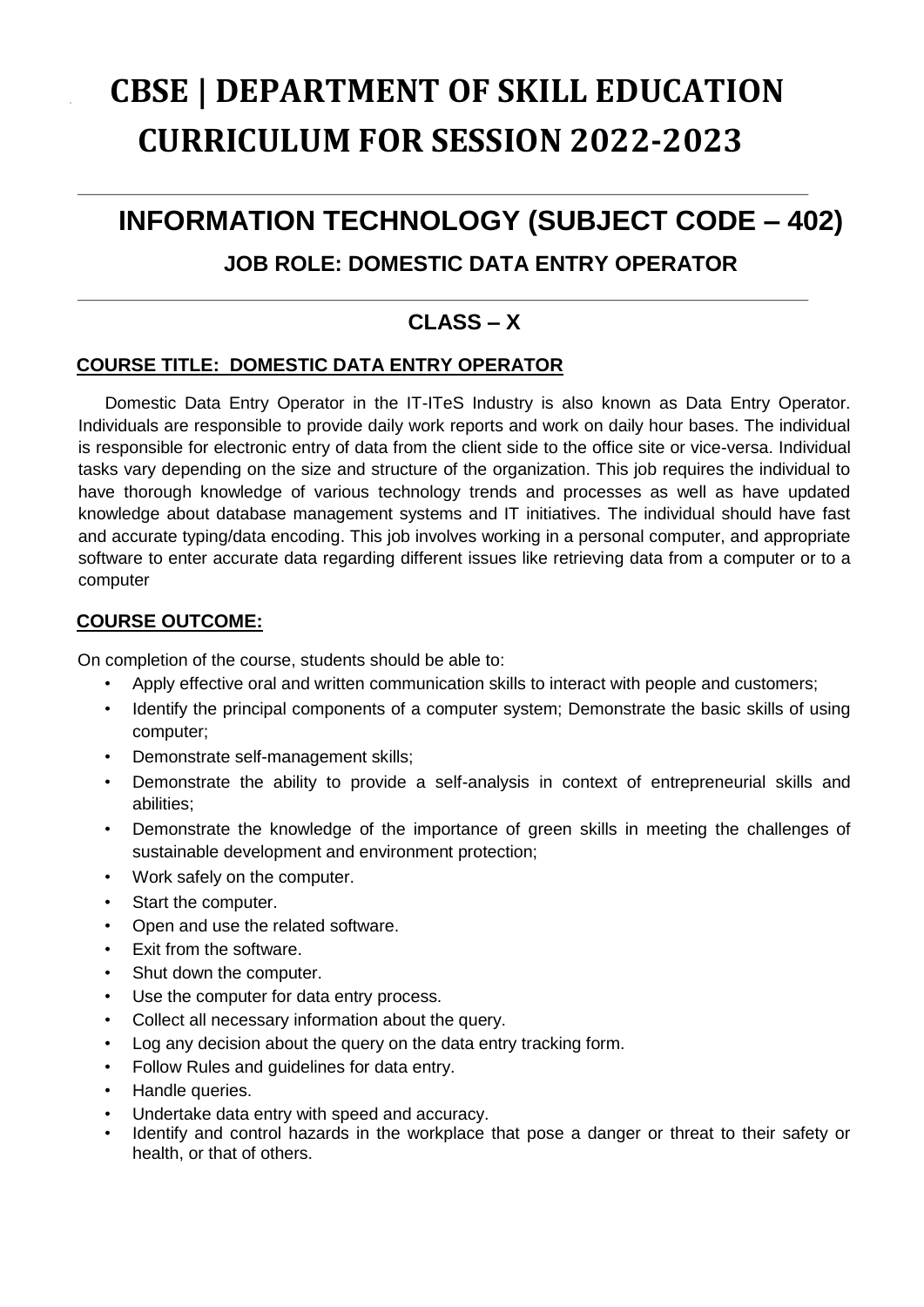### **COURSE OBJECTIVES:**

In this course, the students will be introduced to the fundamental concepts of digital documentation, digital spreadsheet, digital presentation, database management and internet security.

The following are the main objectives of this course:

- To familiarize the students with the world of IT and IT enabled services.
- To provide in-depth training in use of data entry, internet and internet tools.
- To develop practical knowledge of digital documentation, spreadsheets and presentation.
- To enable the students to understand database management systems and have updated knowledge about digital record keeping.
- To make the students capable of getting employment in Private Sector, Public Sector, Ministries, Courts, House of Parliament and State Legislative Assemblies.
- To develop the following skills:
- o Data Entry and Keyboarding skills
- o The concept of Digital Documentation
- o The concept of Digital Presentation
- o The concept of Electronic Spreadsheet
- o The concept of Databases
- o Internet Technologies

### **SALIENT FEATURES:**

To be a data entry operator/analyst, one requires a lot of hard work and practical hands-on experience. One should have an intensive knowledge of Office applications, computer operations, and knowledge of clerical, administrative techniques and data analysis. Along with this, as a data entry operator/analyst, you will be expected to have fast typing speed, accuracy, and efficiency to perform tasks.

As a data entry operator/analyst, one should improve their computer skills, numerical and literacy skills. These skills can help one expand into a new career path in the future

#### **SCHEME OF UNITS**

#### **Total Marks: 100 (Theory-50+Practical-50)**

This course is a planned sequence of instructions consisting of units meant for developing employability and vocational competencies of students of Class X opting for skill subject along with other subjects.

The unit-wise distribution of hours and marks for class X is as follows: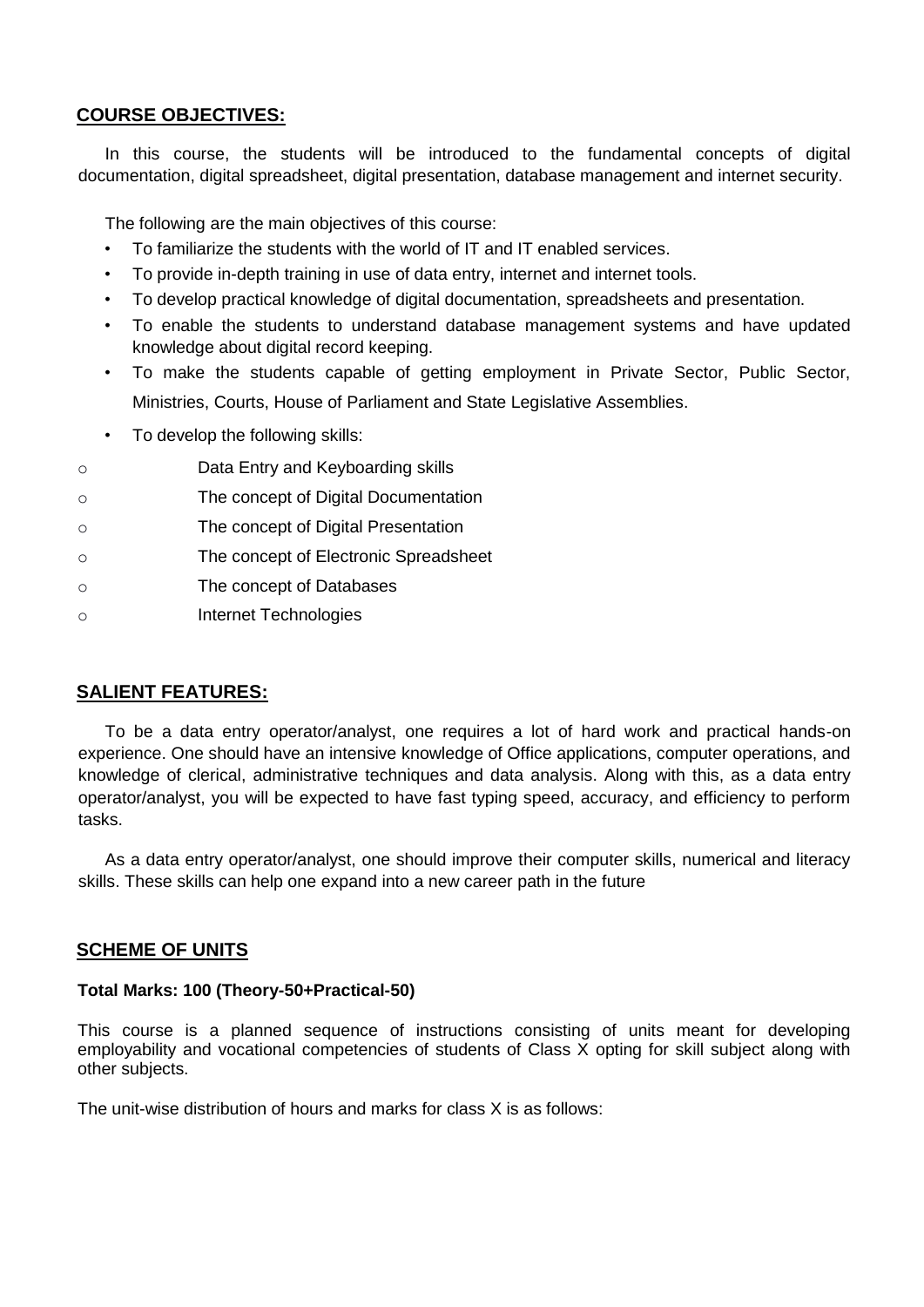### **INFORMATION TECHNOLOGY (Subject Code 402) Class X (Session 2022-2023)**

|          | <b>UNITS</b>                                                                                                                                                                                                                                                                                                                                |                             | <b>NO. OF HOURS</b><br>for Theory and<br><b>Practical</b><br>200 | <b>MAX. MARKS</b><br>for Theory<br>and Practical<br>100 |
|----------|---------------------------------------------------------------------------------------------------------------------------------------------------------------------------------------------------------------------------------------------------------------------------------------------------------------------------------------------|-----------------------------|------------------------------------------------------------------|---------------------------------------------------------|
|          | <b>Employability Skills</b>                                                                                                                                                                                                                                                                                                                 |                             |                                                                  |                                                         |
|          | Unit 1: Communication Skills-II*                                                                                                                                                                                                                                                                                                            |                             | 10                                                               |                                                         |
| ⋖        | Unit 2: Self-Management Skills-II                                                                                                                                                                                                                                                                                                           |                             | 10                                                               | 3                                                       |
|          | Unit 3: ICT Skills-II                                                                                                                                                                                                                                                                                                                       |                             | 10                                                               | 3                                                       |
| Part     | Unit 4: Entrepreneurial Skills-II                                                                                                                                                                                                                                                                                                           |                             | 15                                                               | 4                                                       |
|          | Unit 5: Green Skills-II*                                                                                                                                                                                                                                                                                                                    |                             | 05                                                               | $\qquad \qquad \blacksquare$                            |
|          | <b>Total</b>                                                                                                                                                                                                                                                                                                                                |                             | 50                                                               | 10                                                      |
|          | <b>SUBJECT SPECIFIC SKILLS</b>                                                                                                                                                                                                                                                                                                              | <b>Theory</b><br>(In Hours) | <b>Practicals</b><br>(In Hours)                                  | <b>Marks</b>                                            |
| <u>ന</u> | Unit 1: Digital Documentation (Advanced)                                                                                                                                                                                                                                                                                                    | 12                          | 18                                                               | 8                                                       |
|          | Unit 2: Electronic Spreadsheet (Advanced)                                                                                                                                                                                                                                                                                                   | 15                          | 23                                                               | 10                                                      |
| Part     | Unit 3: Database Management System                                                                                                                                                                                                                                                                                                          | 18                          | 27                                                               | 12                                                      |
|          | Unit 4: Web Applications and Security                                                                                                                                                                                                                                                                                                       | 15                          | 22                                                               | 10                                                      |
|          | <b>Total</b>                                                                                                                                                                                                                                                                                                                                | 60                          | 90                                                               | 40                                                      |
|          | <b>PRACTICAL WORK</b>                                                                                                                                                                                                                                                                                                                       |                             |                                                                  |                                                         |
|          | <b>Practical Examination</b>                                                                                                                                                                                                                                                                                                                |                             |                                                                  |                                                         |
| U        | 5 Marks<br><b>Advanced Documentation</b><br>$\bullet$                                                                                                                                                                                                                                                                                       |                             |                                                                  | 20                                                      |
|          | <b>Advanced Spreadsheets</b><br>$\bullet$                                                                                                                                                                                                                                                                                                   | 5 Marks                     |                                                                  |                                                         |
| Part     | Databases                                                                                                                                                                                                                                                                                                                                   |                             | 10 Marks                                                         |                                                         |
|          | Viva Voce                                                                                                                                                                                                                                                                                                                                   |                             | 10 Marks                                                         | 10                                                      |
|          | <b>Total</b>                                                                                                                                                                                                                                                                                                                                |                             |                                                                  | 30                                                      |
| Part     | <b>PROJECT WORK/FIELD VISIT</b><br>Any Interdisciplinary Real World Case Study<br>to be taken. Summarized data reports of<br>same can be presented in base. Input should<br>be taken using forms and output should be<br>done<br>using<br>reports<br>using<br>base.<br>Documentation of the case study should be<br>presented using writer. |                             |                                                                  | 10                                                      |
|          | <b>PORTFOLIO/ PRACTICAL FILE:</b><br>(Portfolio should contain printouts of the<br>practical done using Writer, Calc and Base<br>with minimum 5 problems of each)                                                                                                                                                                           |                             |                                                                  | 10                                                      |
|          | <b>Total</b>                                                                                                                                                                                                                                                                                                                                |                             |                                                                  | 20                                                      |
|          | <b>GRAND TOTAL</b>                                                                                                                                                                                                                                                                                                                          |                             | 200                                                              | 100                                                     |

**Note: \* marked units are to be assessed through Internal Assessment/ Student Activities. They are not to be assessed in Theory Exams**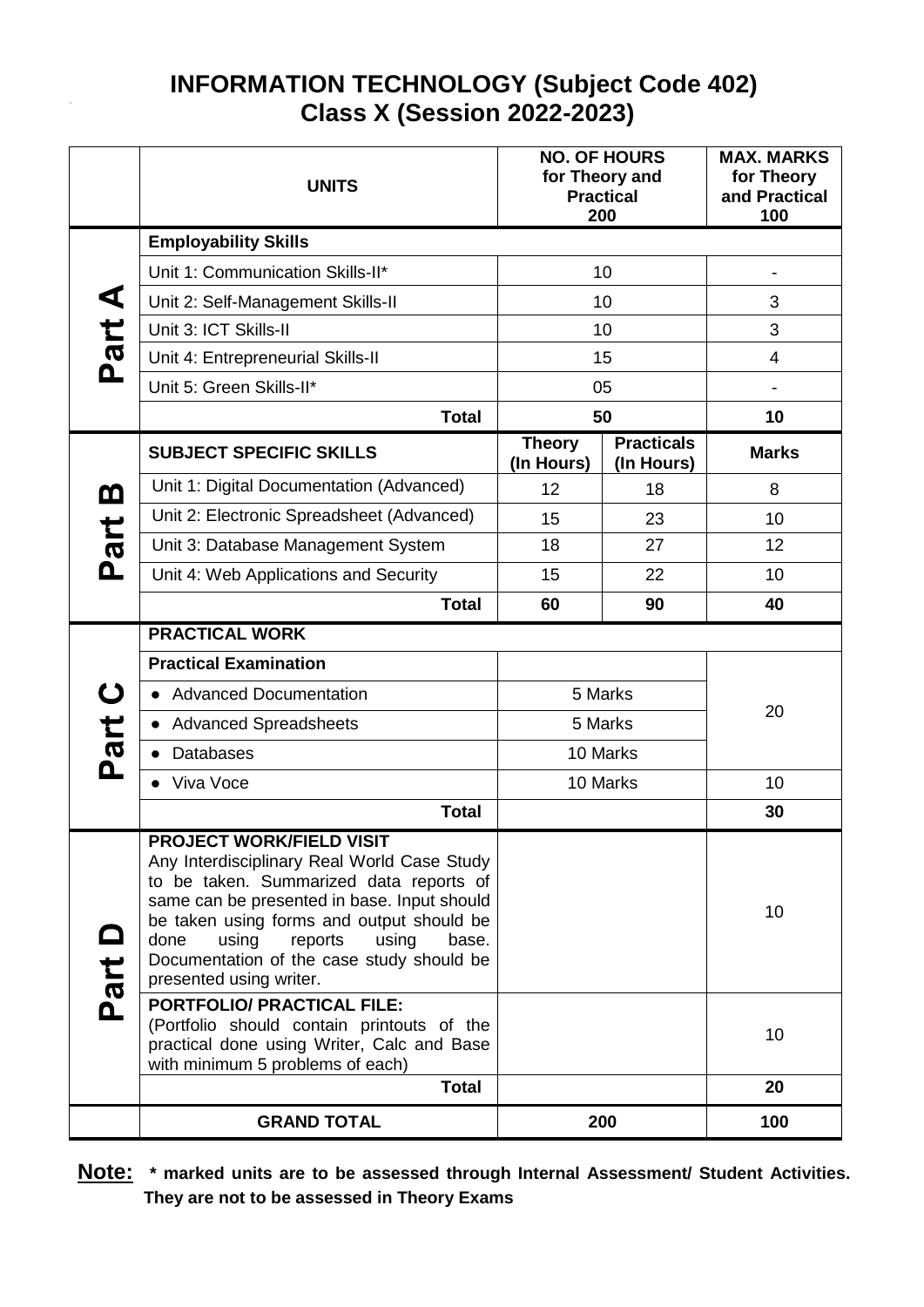### **DETAILED CURRICULUM/ TOPICS:**

### **Part-A: EMPLOYABILITY SKILLS**

| <b>S. No.</b> | Units                                                      | <b>Duration in Hours</b> |
|---------------|------------------------------------------------------------|--------------------------|
|               | Unit 1: Communication Skills-II*                           | 10                       |
| 2.            | Unit 2: Self-management Skills-II                          | 10                       |
| 3.            | Unit 3: Information and Communication Technology Skills-II | 10                       |
| 4.            | Unit 4: Entrepreneurial Skills-II                          | 15                       |
| 5.            | Unit 5: Green Skills-II*                                   | 05                       |
|               | <b>TOTAL</b>                                               | 50                       |

**Note: \* marked units are to be assessed through Internal Assessment/ Student Activities. They are not to be assessed in Theory Exams** 

**The detailed curriculum/ topics to be covered under Part A: Employability Skills can be downloaded from CBSE website**.

### **Part-B – SUBJECT SPECIFIC SKILLS**

| <b>S. No.</b> | <b>Units</b>                                               | <b>Duration in Hours</b> |
|---------------|------------------------------------------------------------|--------------------------|
|               | Unit 1: Communication Skills-II*                           | 10                       |
| 2.            | Unit 2: Self-management Skills-II                          | 10                       |
| 3.            | Unit 3: Information and Communication Technology Skills-II | 10                       |
| 4.            | Unit 4: Entrepreneurial Skills-II                          | 15                       |
| 5.            | Unit 5: Green Skills-II*                                   | 05                       |
|               | <b>TOTAL</b>                                               | 50                       |

**Note: \* marked units are to be assessed through Internal Assessment/ Student Activities. They are not to be assessed in Theory Exams** 

**The detailed curriculum/ topics to be covered under Part A: Employability Skills can be downloaded from CBSE website**.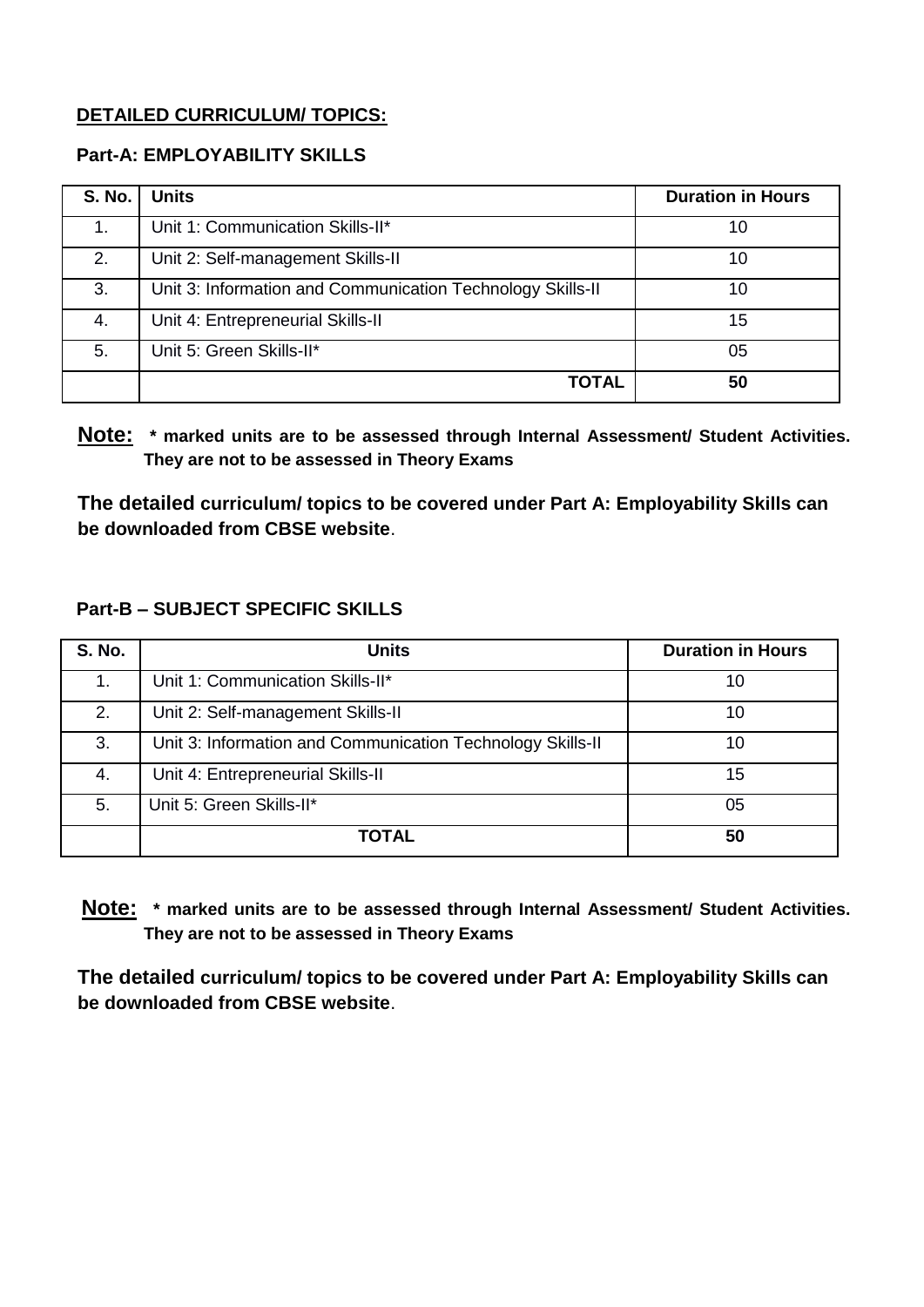|           | <b>UNIT 1: DIGITAL DOCUMENTATION (ADVANCED)</b> |                                                                                                                                                                                                                                                                                                                       |                                                                                                                                                                                                                                                                                                                                         |  |
|-----------|-------------------------------------------------|-----------------------------------------------------------------------------------------------------------------------------------------------------------------------------------------------------------------------------------------------------------------------------------------------------------------------|-----------------------------------------------------------------------------------------------------------------------------------------------------------------------------------------------------------------------------------------------------------------------------------------------------------------------------------------|--|
| S.<br>No. | <b>LEARNING</b><br><b>OUTCOMES</b>              | <b>THEORY</b>                                                                                                                                                                                                                                                                                                         | <b>PRACTICAL</b>                                                                                                                                                                                                                                                                                                                        |  |
| 1.        | Create and Apply<br>Styles in the<br>document   | Styles/ categories in Word<br>$\bullet$<br>Processor<br>• Using the Styles and<br><b>Formatting window.*</b><br>• Using Fill Format.*<br>Creating and updating new<br>style from selection<br>Load style from template or<br>another document.<br>• Creating a new style using<br>drag-and-drop.*<br>Applying styles. | List style categories. Select the<br>$\bullet$<br>style from the Styles and<br>Formatting window.<br>Use Fill Format to apply a style to<br>many different areas quickly.<br>Create and update a new style<br>from a selection.<br>Load a style from a template or<br>another document.<br>• Create a new style using drag-and<br>drop. |  |
| S.<br>No. | <b>LEARNING</b><br><b>OUTCOMES</b>              | <b>THEORY</b>                                                                                                                                                                                                                                                                                                         | <b>PRACTICAL</b>                                                                                                                                                                                                                                                                                                                        |  |
| 2.        | Insert and use<br>images in document            | Options to insert image to<br>$\bullet$<br>document from various<br>sources.<br>Options to modify, resize,<br>crop and delete an image.<br>Creating drawing objects,<br>setting or changing its<br>properties. Resizing and<br>grouping drawing objects.<br>Positioning image in the<br>text.                         | Insert an image to document from<br>various sources.<br>Modify, resize, crop and delete an<br>image.<br>Create drawing objects<br>Set or change the properties of a<br>drawing object<br>Resize and group drawing objects<br>Position the image in the text                                                                             |  |
| 3.        | Create and use<br>template                      | Templates.<br>٠<br>Using predefined templates.<br>Creating a template.*<br>Set up a custom template<br>as the default<br>Editing a template<br>Changing to a different<br>template.<br><b>Updating a Document*</b>                                                                                                    | Create a template.<br>Use predefined templates.<br>$\bullet$<br>Set up a custom default template.<br>Update a document.<br>Change to a different template.<br>Use the Template.<br>Update the document and save the<br>changes.                                                                                                         |  |
| 4.        | Create and<br>customize table of<br>contents    | Table of contents.<br>$\bullet$<br>Hierarchy of<br>headings.<br>Customization of<br>table of contents.<br>Character styles.<br>$\bullet$<br>Maintaining a table of<br>contents.                                                                                                                                       | Create a table of contents. Define a<br>$\bullet$<br>hierarchy of headings.<br>Customize a table of contents.<br>Apply character styles. Maintain a<br>table of contents.                                                                                                                                                               |  |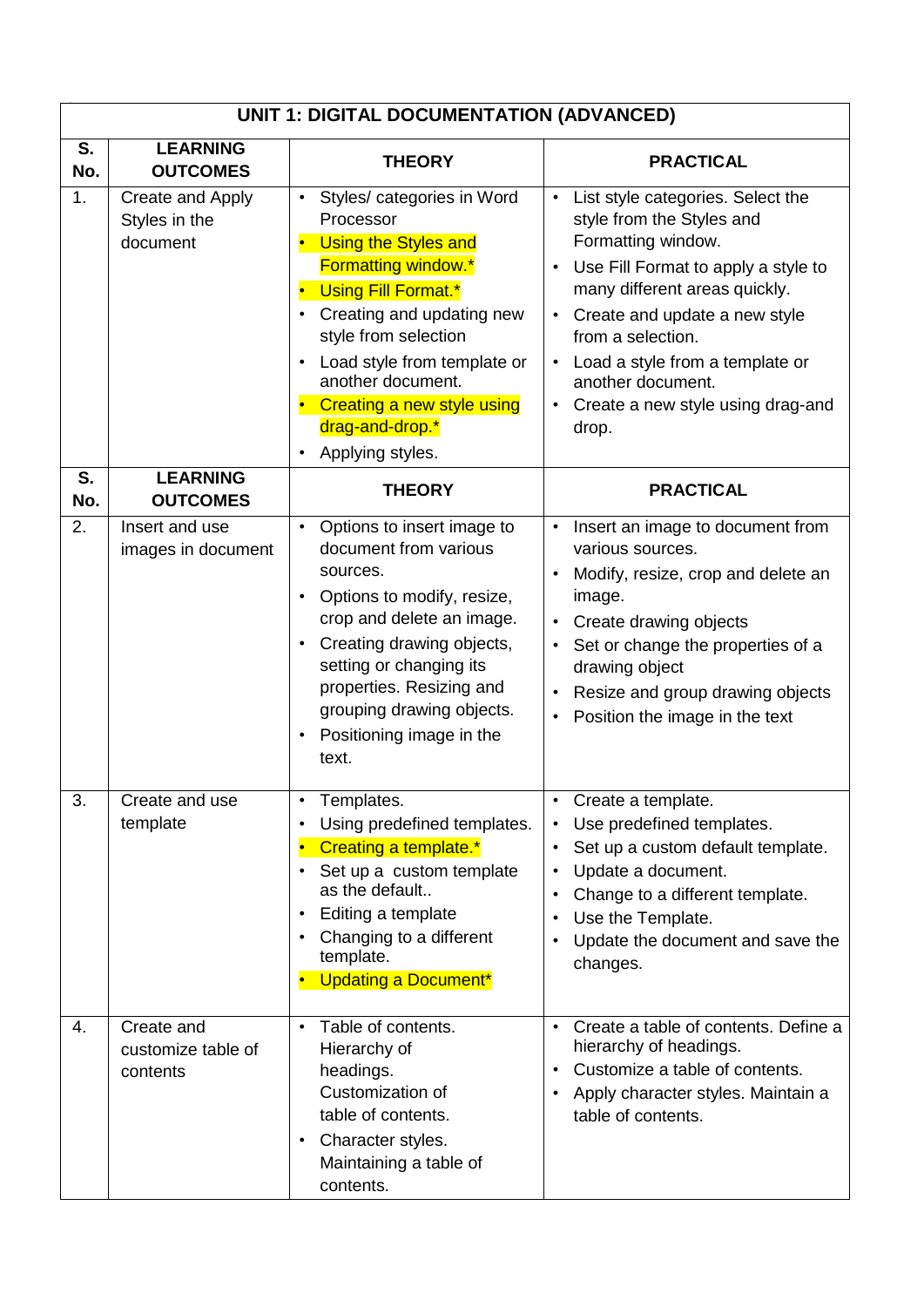| 5<br>$\mathbf{r}$ , $\mathbf{r}$ | <b>Implement Mail</b><br>Merge | Advance concept of mail<br>merge in word processing,<br>Creating a main document,<br>Creating the data source,<br>Entering data in the fields,<br>Merging the data source<br>with main document,<br><b>Editing individual</b><br>documents.*<br>Printing a letter and its<br>address label<br>.<br><b>SALES</b><br><b><i><u>ALCOHOL: 1999</u></i></b> | Demonstrate to print the label using<br>mail merge, do the following to<br>achieve<br>Create a main document,<br>Create the data source,<br>Enter data in the fields,<br>Merge the data source with main<br>document,<br>Edit individual document,<br>Print the letter and address label<br>.<br><b>SALES 1999</b><br>. |
|----------------------------------|--------------------------------|-------------------------------------------------------------------------------------------------------------------------------------------------------------------------------------------------------------------------------------------------------------------------------------------------------------------------------------------------------|-------------------------------------------------------------------------------------------------------------------------------------------------------------------------------------------------------------------------------------------------------------------------------------------------------------------------|
|----------------------------------|--------------------------------|-------------------------------------------------------------------------------------------------------------------------------------------------------------------------------------------------------------------------------------------------------------------------------------------------------------------------------------------------------|-------------------------------------------------------------------------------------------------------------------------------------------------------------------------------------------------------------------------------------------------------------------------------------------------------------------------|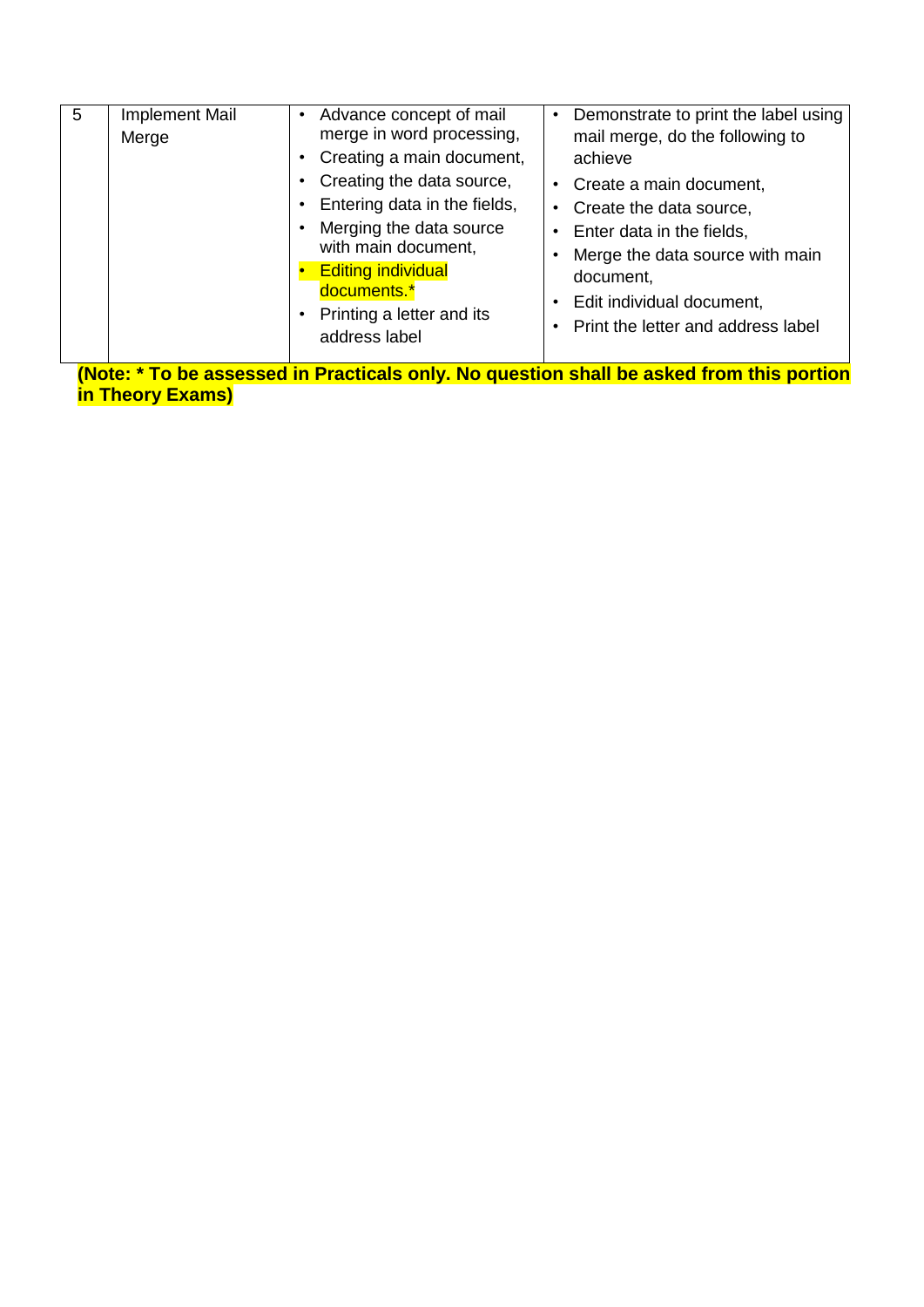|           | UNIT 2: ELECTRONIC SPREADSHEET (ADVANCED)                                  |                                                                                                                                                                                                                                                                                                                                                                                                                                    |                                                                                                                                                                                                                                                                                  |  |
|-----------|----------------------------------------------------------------------------|------------------------------------------------------------------------------------------------------------------------------------------------------------------------------------------------------------------------------------------------------------------------------------------------------------------------------------------------------------------------------------------------------------------------------------|----------------------------------------------------------------------------------------------------------------------------------------------------------------------------------------------------------------------------------------------------------------------------------|--|
| S.<br>No. | <b>LEARNING</b><br><b>OUTCOMES</b>                                         | <b>THEORY</b>                                                                                                                                                                                                                                                                                                                                                                                                                      | <b>PRACTICAL</b>                                                                                                                                                                                                                                                                 |  |
| 1.<br>2.  | Analyse data using $\cdot$<br>scenarios and goal<br>seek.<br>Link data and | consolidating<br>Using<br>data.<br>Creating subtotals.<br>Using "what if" scenarios.<br>$\bullet$<br>Using "what if" tools<br>Using goal seek and solver.<br>$\bullet$<br>Setting up multiple sheets.<br>$\bullet$                                                                                                                                                                                                                 | Use consolidating data Create<br>$\bullet$<br>subtotals<br>Use "what if" scenarios Use "what<br>if" tools<br>Use goal seek and solver<br>$\bullet$<br>Setup multiple sheets by inserting                                                                                         |  |
|           | spreadsheets                                                               | Creating reference to other<br>sheets by using keyboard<br>and mouse.<br>Creating reference to other<br>$\bullet$<br>document by using keyboard<br>and mouse.*<br>Relative and absolute<br>$\bullet$<br>hyperlinks<br>Hyperlinks to the sheet.<br>$\bullet$<br>Linking to external data.<br>$\circ$<br>Linking to registered data<br>$\circ$<br>sources.                                                                           | new sheets.<br>Create reference to other sheets by<br>using keyboard and mouse.<br>Create references to other<br>documents by using keyboard and<br>mouse.<br>• Create, Edit and Remove<br>hyperlinks to the sheet.<br>Link to external data.<br>Link to registered data source. |  |
| 3.        | Share and review a<br>spreadsheet                                          | Setting up a spreadsheet for<br>$\bullet$<br>sharing.*<br>Opening and saving a shared<br>$\bullet$<br>spreadsheet.<br>Recording changes.<br>Add, Edit and Format the<br>$\bullet$<br>comments.<br>Reviewing changes - view,<br>accept or reject changes.<br>Merging and comparing.                                                                                                                                                 | Set up a spreadsheet for sharing.<br>$\bullet$<br>Open and save a shared<br>$\bullet$<br>spreadsheet.<br>Record changes.<br>$\bullet$<br>Add, Edit and Format the<br>comments.<br>Review changes - view, accept or<br>reject changes.<br>Merge and compare sheets.               |  |
| 4.        | Create and Use<br>Macros in<br>spreadsheet                                 | Using the macro recorder.<br>$\bullet$<br>Creating a simple macro.<br>Using a macro as a function.<br>Using a macro as a function.<br><b>Discuss Passing arguments</b><br>$\bullet$<br>to a macro.<br>Discuss Passing the<br>$\bullet$<br>arguments' area values.<br>Discuss Macros to work like<br>$\bullet$<br>built-in functions.<br>Accessing cells directly.<br>$\bullet$<br>Sorting the columns using<br>$\bullet$<br>macro. | Demonstrate the use of a macro<br>$\bullet$<br>recorder.<br>Create a simple macro.<br>$\bullet$<br>Use a macro<br>$\bullet$<br>Access cells directly<br>Using a macro.<br>Sort the columns using macro.                                                                          |  |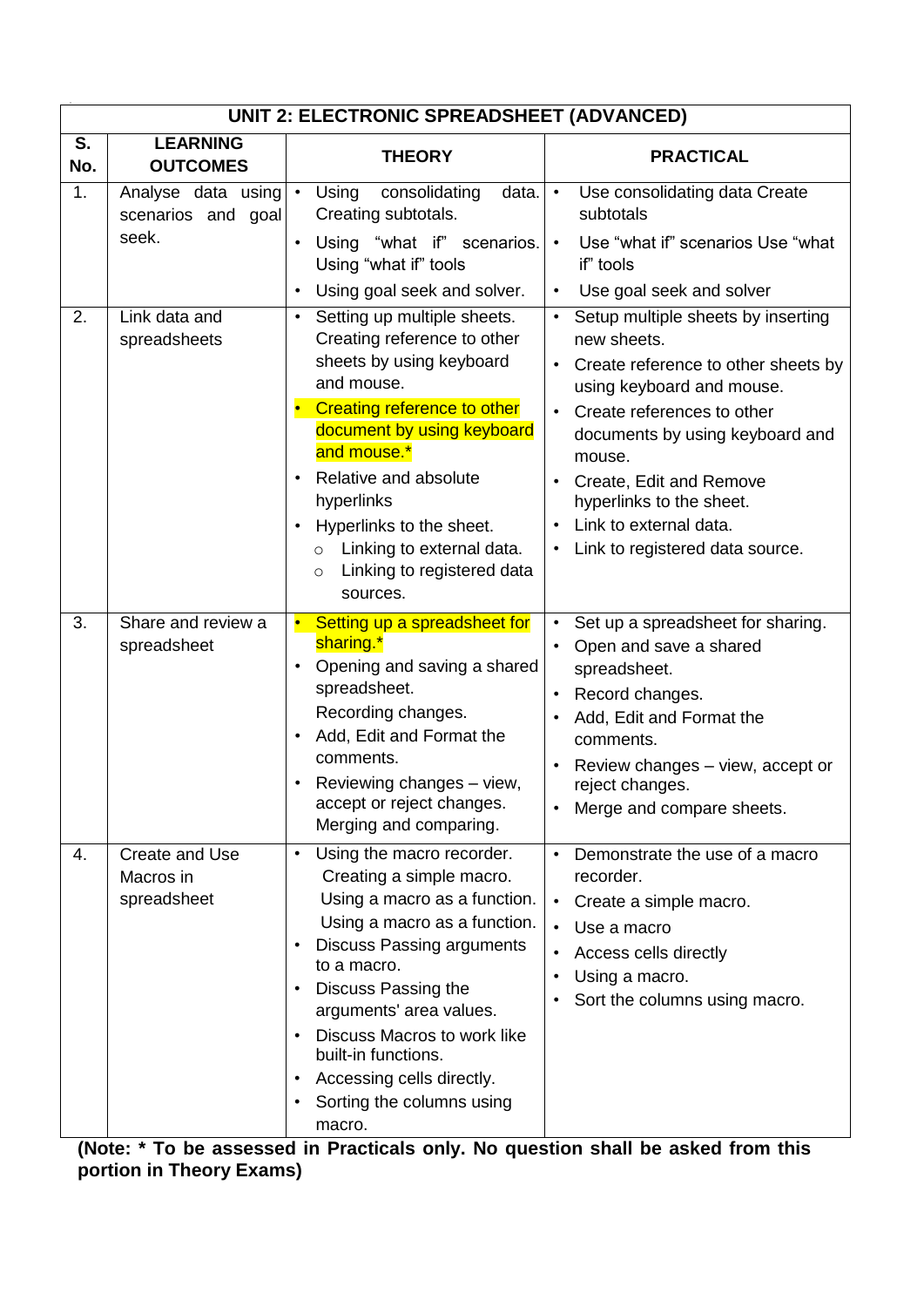|           | <b>UNIT 3: DATABASE MANAGEMENT SYSTEM</b>                        |                                                                                                                                                                                                                                                                                                                                                                                                                          |                                                                                                                                                                                                                                                                                                                                                                                                                                                                                                     |  |
|-----------|------------------------------------------------------------------|--------------------------------------------------------------------------------------------------------------------------------------------------------------------------------------------------------------------------------------------------------------------------------------------------------------------------------------------------------------------------------------------------------------------------|-----------------------------------------------------------------------------------------------------------------------------------------------------------------------------------------------------------------------------------------------------------------------------------------------------------------------------------------------------------------------------------------------------------------------------------------------------------------------------------------------------|--|
| S.<br>No. | <b>LEARNING</b><br><b>OUTCOMES</b>                               | <b>THEORY</b>                                                                                                                                                                                                                                                                                                                                                                                                            | <b>PRACTICAL</b>                                                                                                                                                                                                                                                                                                                                                                                                                                                                                    |  |
| 1.        | Appreciate the<br>concept of<br>Database<br>Management<br>System | Concept and examples of<br>$\bullet$<br>data and information,<br>Concept of database,<br>Advantages of database,<br>Features of database,<br>Concept and examples of<br>Relational database,<br>Concept and examples of<br>field, record, table,<br>database.<br>Concept and examples of<br>Primary key, composite<br>primary key, foreign key,<br><b>Relational Data base</b><br>management system<br>(RDBMS) software. | Identify the data and information,<br>$\bullet$<br>Identify the field, record, table in the<br>$\bullet$<br>database,<br>Prepare the sample table with some<br>standard fields.<br>Assign the primary key to the field,<br>$\bullet$<br>Identify the primary key, composite<br>$\bullet$<br>primary key, foreign key.                                                                                                                                                                               |  |
| 2.        | Create and edit<br>tables using<br>wizard and SQL<br>commands    | Introduction to a RDBMS<br>$\bullet$<br>Database objects - tables,<br>$\bullet$<br>queries, forms, and reports<br>of the database,<br>Terms in database - table,<br>field, record,<br>Steps to create a table using<br>table wizard*<br>Data types in database.,<br>Option to set primary key<br>Table Data View dialog box                                                                                              | Start the RDBMS and observe the<br>$\bullet$<br>parts of main window,<br>Identify the data base objects<br>$\bullet$<br>Create the sample table in any<br>category using wizard, Practice to<br>create different tables from the<br>available list and choosing fields<br>from the available fields.<br>Assign data types of field, Set<br>primary key,<br>Edit the table in design view, Enter<br>$\bullet$<br>the data in the fields.<br>Create and edit table using DDL<br>$\bullet$<br>Commands |  |
| 3.        | Perform operations<br>on table                                   | Inserting data in the table,<br>$\bullet$<br>Editing records in the table,<br>Deleting records from the<br>table,<br>Sorting data in the table,<br>Referential integrity,<br>Creating and editing<br>relationships - one to one,<br>one to many, many to many<br>Field properties(default,<br>required and format)                                                                                                       | Demonstrate to:<br>Insert data in the table, Edit records<br>in the table, Delete records from<br>table, Sort data in the table,<br>Create and edit relationships<br>$\bullet$<br>one to one, one to many, many to<br>٠<br>many,<br>Enter various field properties.<br>$\bullet$                                                                                                                                                                                                                    |  |

 $\frac{1}{2}$ 

 $\label{eq:2.1} \frac{1}{\sqrt{2}}\int_{\mathbb{R}^3}\frac{1}{\sqrt{2}}\left(\frac{1}{\sqrt{2}}\right)^2\frac{1}{\sqrt{2}}\left(\frac{1}{\sqrt{2}}\right)^2\frac{1}{\sqrt{2}}\left(\frac{1}{\sqrt{2}}\right)^2\frac{1}{\sqrt{2}}\left(\frac{1}{\sqrt{2}}\right)^2.$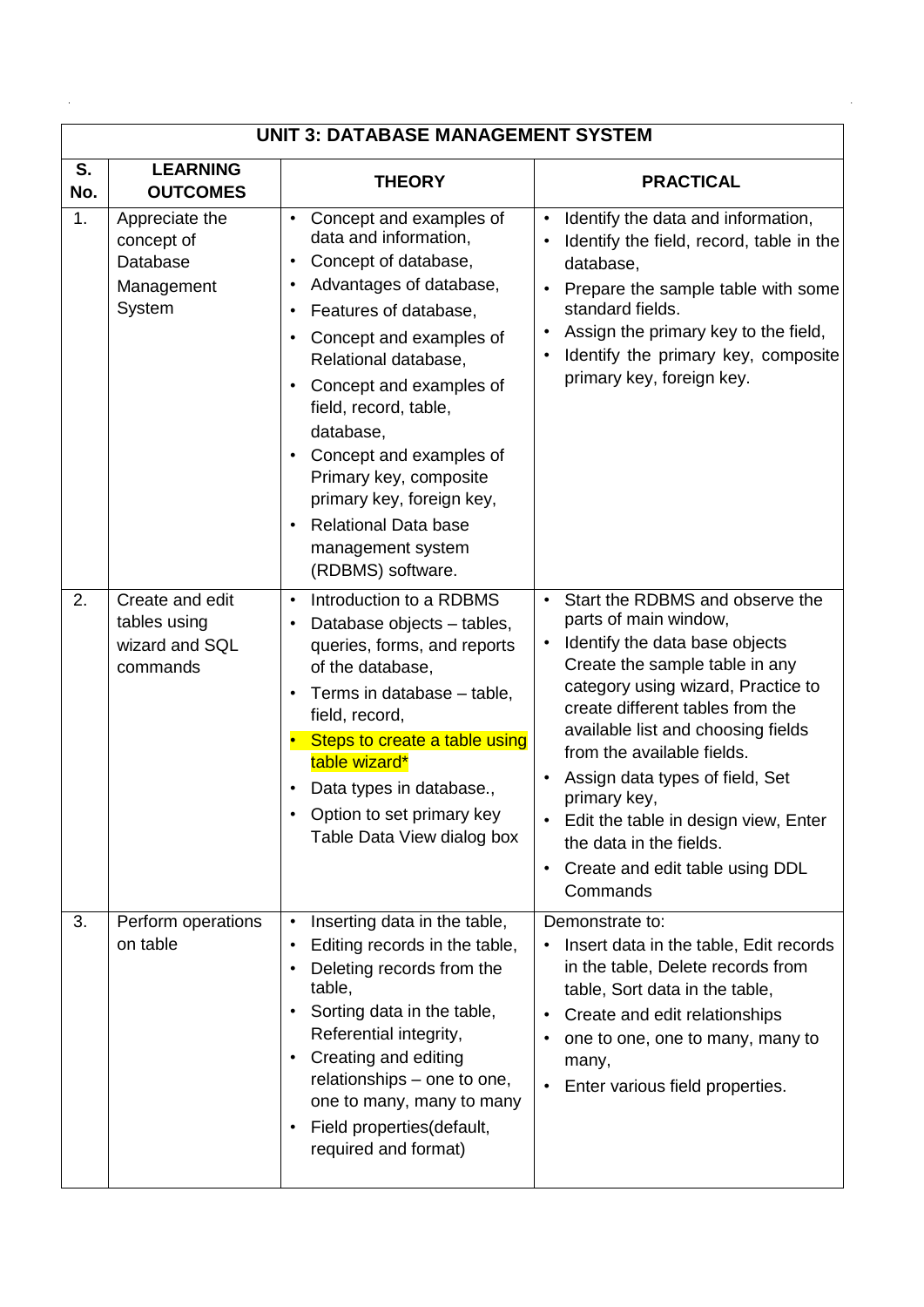| S.<br>No. | <b>LEARNING</b><br><b>OUTCOMES</b>              | <b>THEORY</b>                                                                                                                                                                                                                                                                                                                                                                                                                                                                                                                         | <b>PRACTICAL</b>                                                                                                                                                                                                                                                                                                                                                                                                                                                                                 |
|-----------|-------------------------------------------------|---------------------------------------------------------------------------------------------------------------------------------------------------------------------------------------------------------------------------------------------------------------------------------------------------------------------------------------------------------------------------------------------------------------------------------------------------------------------------------------------------------------------------------------|--------------------------------------------------------------------------------------------------------------------------------------------------------------------------------------------------------------------------------------------------------------------------------------------------------------------------------------------------------------------------------------------------------------------------------------------------------------------------------------------------|
| 4.        | Retrieve data using<br>query                    | Database query,<br>$\bullet$<br>Defining query,<br>$\bullet$<br><b>Query creation using</b><br>wizard,*<br><b>Creation of query using</b><br>design view,*<br>Editing a query,<br>$\bullet$<br>Applying criteria in query -<br>$\bullet$<br>single field, multiple fields,<br>using wildcard,<br>Performing calculations,<br>$\bullet$<br>Grouping of data,<br>$\bullet$<br><b>Structured Query Language</b><br>(SQL).<br>Introduction to DDL (purpose<br>of- Create database, Create<br>table, Alter table and Drop<br>table)        | Prepare a query for given criteria,<br>$\bullet$<br>Demonstrate to create query using<br>wizard, and using design view,<br>Edit a query,<br>$\bullet$<br>Demonstrate to apply various<br>$\bullet$<br>criteria in query - single field,<br>multiple fields, using wild card,<br>Performing calculations using query<br>$\bullet$<br>in Base,<br>Demonstrate to group data,<br>$\bullet$<br>Use basic SQL commands,<br>$\bullet$                                                                  |
| 5.        | <b>Create Forms and</b><br>Reports using wizard | Introduction to Forms in<br>$\bullet$<br>DBMS<br>Creating form using wizard,*<br>$\bullet$<br>Steps to create form using<br>Form Wizard, *<br>Options to enter or remove<br>data from forms<br>Modifying form,<br>$\bullet$<br>Changing label, background,<br>$\bullet$<br>Searching record using<br>Form,<br>Inserting and deleting record<br>using Form View,<br>Concept of Report in Base,<br>$\bullet$<br><b>Creating Report using</b><br>wizard, *<br><b>Steps to create a Report</b><br>using Wizard. *<br>Insert date and time | Illustrate the various steps to create<br>$\bullet$<br>Form using Form Wizard,<br>Enter or remove data from Forms,<br>$\bullet$<br>Demonstrate to modify Forms,<br>$\bullet$<br>Demonstrate to change label,<br>$\bullet$<br>background,<br>Search record using Form,<br>$\bullet$<br>Insert and delete record using<br>$\bullet$<br>Form View,<br>Illustrate the various steps to create<br>$\bullet$<br>Report using Report Wizard,<br>Demonstrate various examples of<br>$\bullet$<br>Report. |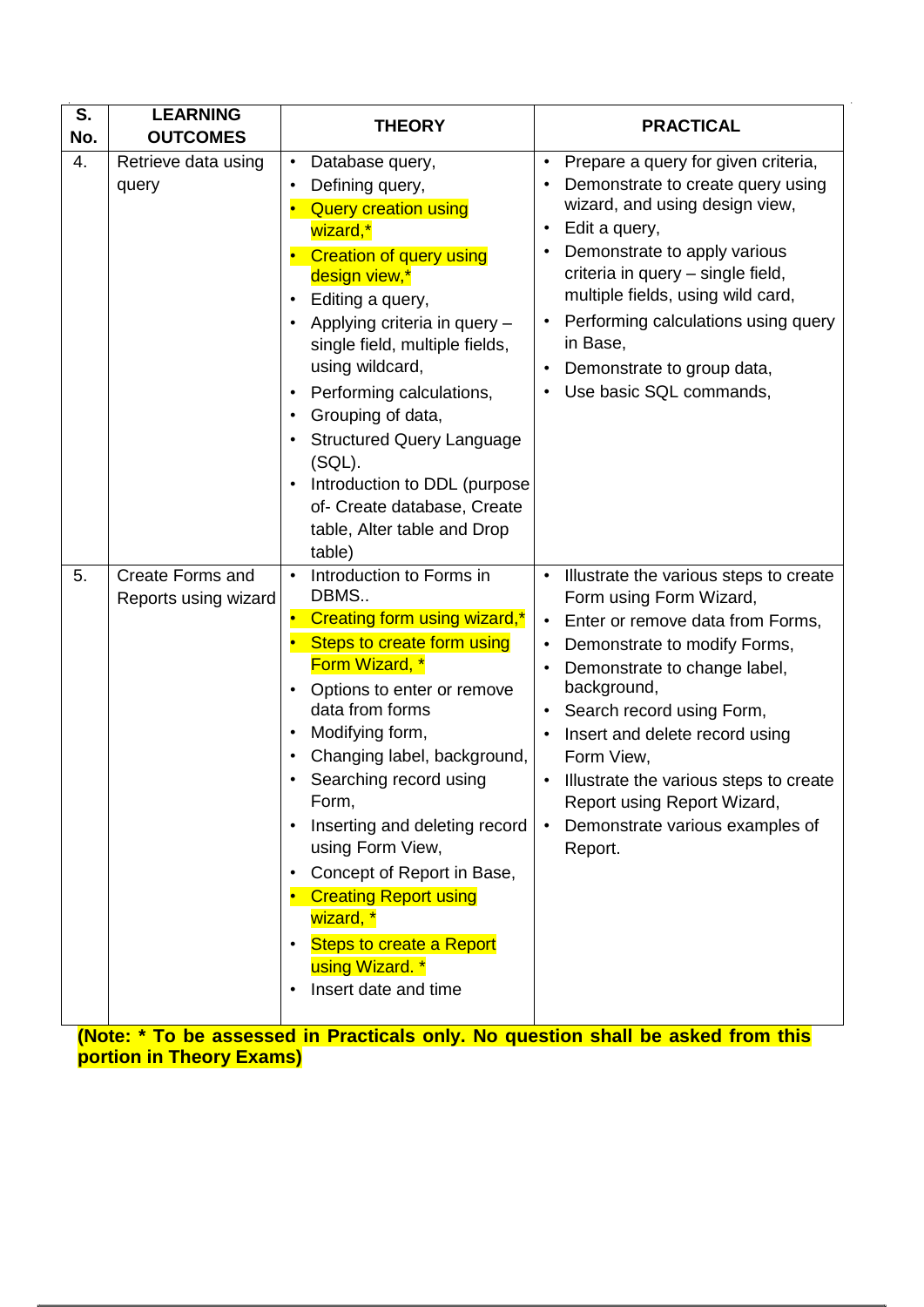|           | <b>UNIT 4: WEB APPLICATIONS AND SECURITY</b>                |                                                                                                                                                                                                                                                                                                                                                                                                             |                                                                                                                                                                                                                                                                     |  |
|-----------|-------------------------------------------------------------|-------------------------------------------------------------------------------------------------------------------------------------------------------------------------------------------------------------------------------------------------------------------------------------------------------------------------------------------------------------------------------------------------------------|---------------------------------------------------------------------------------------------------------------------------------------------------------------------------------------------------------------------------------------------------------------------|--|
| S.<br>No. | <b>LEARNING</b><br><b>OUTCOMES</b>                          | <b>THEORY</b>                                                                                                                                                                                                                                                                                                                                                                                               | <b>PRACTICAL</b>                                                                                                                                                                                                                                                    |  |
| 1.        | Working with<br>Accessibility<br>Options.                   | Understand various types of<br>$\bullet$<br>impairment that impact computer<br>usage<br><b>Computer Accessibility Dialog box</b><br>$\bullet$<br>and its tabs<br><b>Serial Keys</b><br>$\bullet$                                                                                                                                                                                                            | $\bullet$<br>Illustrate use of various options<br>under Computer Accessibility<br>like Keyboard, mouse, sound,<br>display setting serial keys,<br>cursor options<br>use of toggle keys, filter keys,<br>$\bullet$<br>sticky keys, sound sentry, show<br>sounds etc. |  |
| 2.        | Understand<br>Networking<br><b>Fundamentals</b>             | Network and its types.<br>$\bullet$<br>Client Server Architecture, Peer<br>$\bullet$<br>to-peer (P2P) Architecture,<br>internet, World Wide Web,<br>$\bullet$<br>benefits of networking<br>$\bullet$<br>internet, getting access to internet,<br>$\bullet$<br>internet terminology<br>$\bullet$<br>Some of the commonly used<br>Internet connectivity options<br>Data transfer on the Internet<br>$\bullet$ | Identify applications of Internet<br>$\bullet$<br>comparing various internet<br>$\bullet$<br>technologies<br>identifying types of networks<br>$\bullet$<br>and selecting internet                                                                                   |  |
| 3.        | Introduction to<br><b>Instant Messaging</b>                 | learn key features of instant<br>$\bullet$<br>messaging<br>Creating an instant messaging<br>$\bullet$<br>account<br><b>Launching Google Talk*</b><br><b>Signing in into your Google Talk</b><br>$\bullet$<br>Account*                                                                                                                                                                                       | Illustrate steps to create instant<br>messaging account<br>Signing In into your Google<br><b>Talk Account</b>                                                                                                                                                       |  |
| 4.        | Chatting with a<br>Contact - Google<br>Talk                 | learn to chat with a contact that is<br>$\bullet$<br>already added to your contact list.<br>sending text chat messages<br>instantly by double-clicking on a<br>contact.<br>general rules and etiquettes to be<br>$\bullet$<br>followed while chatting.<br>chatting on various types of<br>$\bullet$<br>messengers                                                                                           | Illustrate chat with a contact<br>$\bullet$<br>and send messages,<br>chatting with various<br>messenger services                                                                                                                                                    |  |
| 5         | Creating and<br>Publishing Web<br>Pages $-$ Blog $\ldots$ - | learn and appreciate a blog and <i>its</i><br>creation with the help of some blog<br>providers*<br>set up title and other parameters in<br>$\bullet$<br>a blog posting comments<br>using offline blog editors<br>$\bullet$                                                                                                                                                                                  | Illustrate Blog Creation and<br>$\bullet$<br>setting various parameters in it                                                                                                                                                                                       |  |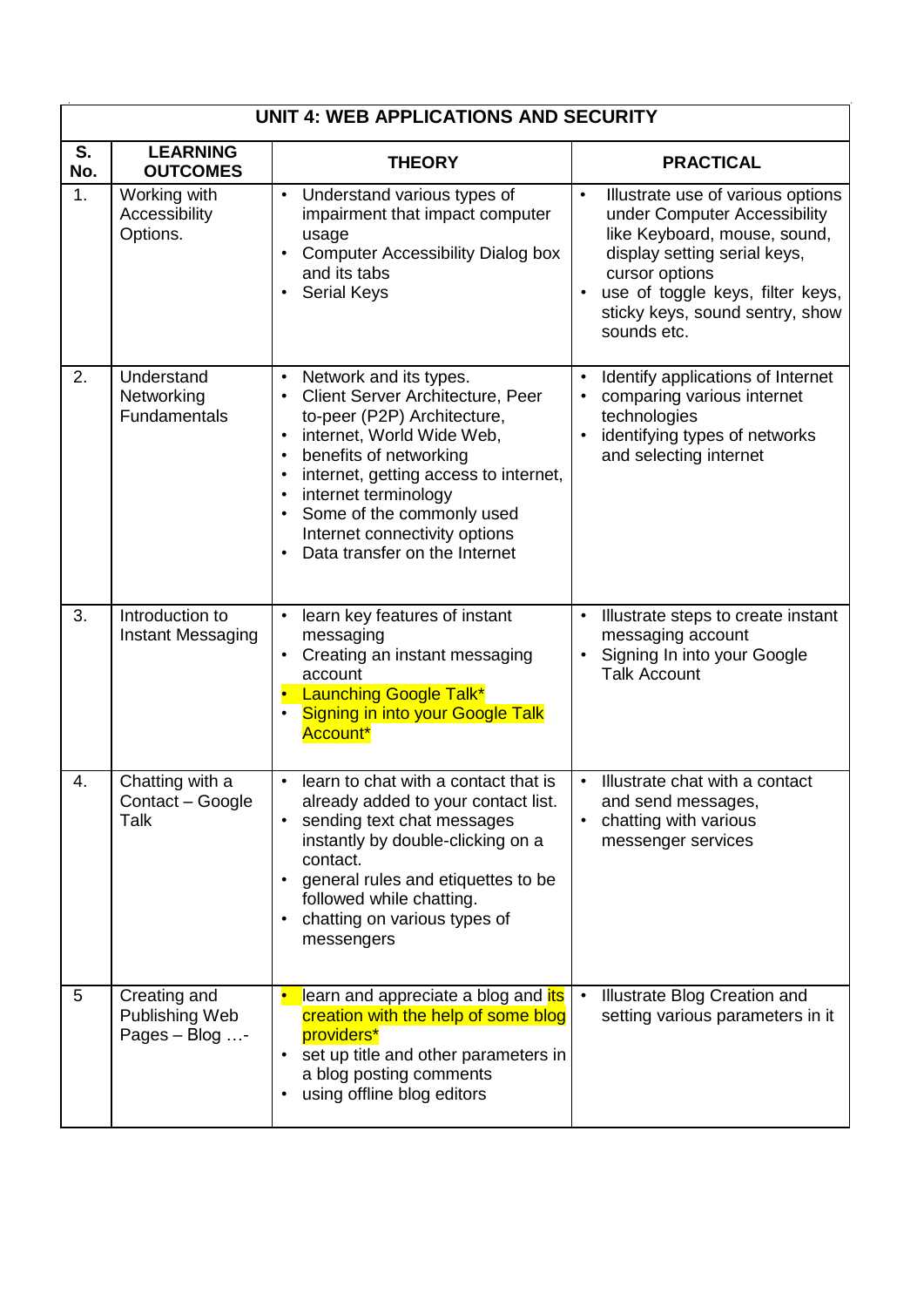| S.<br>No.      | <b>LEARNING</b><br><b>OUTCOMES</b>             | <b>THEORY</b>                                                                                                                                                                                                                                                                                          | <b>PRACTICAL</b>                                                                                                                                                                                                                                          |
|----------------|------------------------------------------------|--------------------------------------------------------------------------------------------------------------------------------------------------------------------------------------------------------------------------------------------------------------------------------------------------------|-----------------------------------------------------------------------------------------------------------------------------------------------------------------------------------------------------------------------------------------------------------|
| 6              | Using Offline Blog<br>Editors                  | Concept to create blogs using a<br>$\bullet$<br>blog application and publish the<br>blog whenever internet<br>connectivity is available.                                                                                                                                                               | Demonstration on how to create<br>$\bullet$<br>blogs using a blog application<br>offline.<br>posting messages in an offline<br>application<br>Publish the blog whenever<br>$\bullet$<br>internet connectivity is<br>available using various<br>examples   |
| $\overline{7}$ | <b>Online Transaction</b>                      | concept of e-commerce and<br>$\bullet$<br>various online applications<br>importance of secure passwords<br>$\bullet$                                                                                                                                                                                   | Illustration of online<br>$\bullet$<br>shopping using various<br>ecommerce sites<br>Demonstration of<br>$\bullet$<br>securing passwords for<br>online transactions.                                                                                       |
| 8.             | <b>Internet Security</b>                       | Need of internet security<br>$\bullet$<br>Cyber threats like phishing, email-<br>$\bullet$<br>spoofing, char spoofing etc.<br>best practices for internet security<br>$\bullet$<br>and secure passwords<br>concept of browser, cookies,<br>backup, antivirus<br>clearing data in browsers<br>$\bullet$ | illustration of internet security<br>$\bullet$<br>threats through various ways<br>cyber security tips<br>tips for secure passwords<br>demonstration of strong<br>passwords using various<br>websites.<br>clearing data stored in browser<br>applications. |
| 9.             | Maintain<br>workplace safety                   | Basic safety rules to follow at<br>$\bullet$<br>workplace - Fire safety,<br>Falls and slips, Electrical safety,<br>$\bullet$<br>Use of first aid.<br><b>Case Studies of hazardous</b><br>situations.                                                                                                   | Practice to follow basic safety<br>$\bullet$<br>rules at workplace to prevent<br>accidents and protect workers<br>- Fire safety,<br>Falls and slips, Electrical safety,<br>Use of first aid.                                                              |
| 10.            | <b>Prevent Accidents</b><br>and Emergencies    | Accidents and emergency,<br>$\bullet$<br>Types of Accidents,<br>$\bullet$<br><b>Handling Accidents</b><br>$\bullet$<br>Types of Emergencies.<br>$\bullet$                                                                                                                                              | Illustrate to handle accidents at<br>$\bullet$<br>workplace,<br>Demonstrate to follow<br>evacuation plan and procedure<br>in case of an emergency.                                                                                                        |
| 11.            | <b>Protect Health</b><br>and Safety at<br>work | Hazards and sources of hazards,<br>$\bullet$<br>General evacuation procedures,<br>Healthy living.                                                                                                                                                                                                      | Identify hazards and sources of<br>hazards,<br>identify the problems at<br>workplace that could cause<br>accidents,<br>Practice the general evacuation<br>procedures in case of an<br>emergency.                                                          |

 $\hat{\mathbf{z}}$ 

 $\mathcal{A}^{\mathcal{A}}$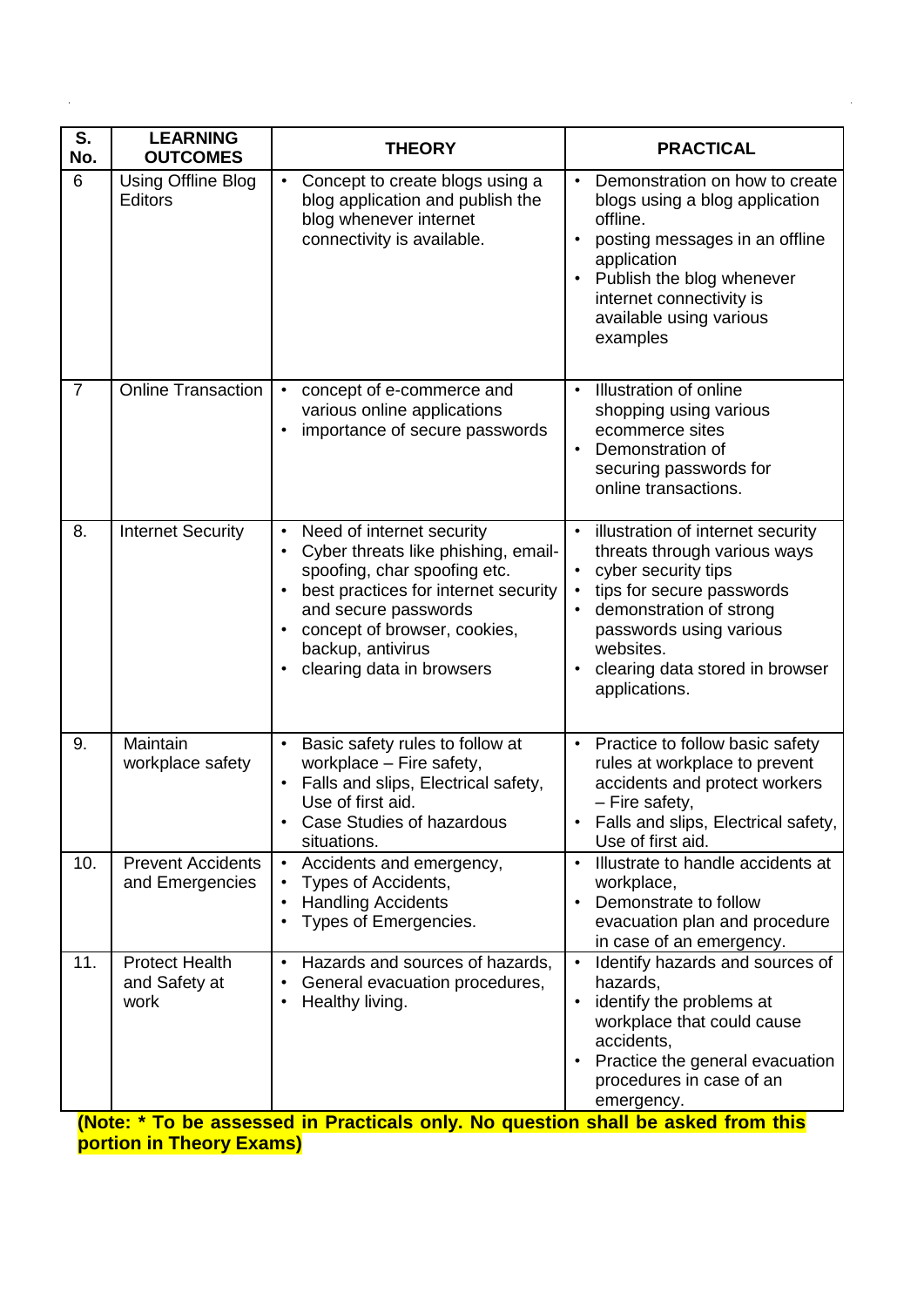### **ORGANISATION OF FIELD VISITS:**

In a year, at least 3 field visits/educational tours should be organised for the students to expose them to the activities in the workplace.

Visit a data entry centre and observe the following: Location, Site, Office building, Computer Systems, Tools and Equipment, Printer, Scanner. During the visit, students should obtain the following information from the owner or the supervisor of the Data Centre:

- 1. Data Entry Centre.
- 2. Computer Infrastructure.
- 3. Sitting Posture of data entry operators.
- 4. Assistive technology.
- 5. Man power engaged.
- 6. Total expenditure of Data Entry Centre.
- 7. Total annual income.
- 8. Profit/Loss (Annual).
- 9. Any other information.

### **LIST OF EQUIPMENT/ MATERIALS:**

The list given below is suggestive and an exhaustive list should be compiled from the feedback given by various by the teachers teaching the subject. Only basic tools, equipment and accessories should be procured by the Institution so that the routine tasks can be performed by the students regularly for practice and acquiring adequate practical experience.

| <b>S. No.</b>  | <b>ITEM NAME, DESCRIPTION &amp; SPECIFICATION</b>                                                                                                                                                    | <b>QUANTITY</b> |
|----------------|------------------------------------------------------------------------------------------------------------------------------------------------------------------------------------------------------|-----------------|
| A              | <b>HARDWARE</b>                                                                                                                                                                                      |                 |
| 1.             | Computer with latest configuration or minimum Pentium Processor<br>with minimum 2GB RAM, 512 GB HDD, 17" LED Monitor, NIC Card, 3<br>button Mouse, 105 keys key board and built-in speakers and mic. | 15              |
| 2.             | Laser Printer - Black                                                                                                                                                                                | 01              |
| 3.             | Inkjet Printers (Colour & Black)                                                                                                                                                                     | 01              |
| 4.             | Scanner                                                                                                                                                                                              | 01              |
| 5.             | Online UPS 5 KVA                                                                                                                                                                                     | 01              |
| 6.             | 16 Port Switches                                                                                                                                                                                     | 01              |
| 7 <sub>1</sub> | Air Conditioner 1.5 tonne                                                                                                                                                                            | 02              |
| 8.             | Telephone line (For Internet)                                                                                                                                                                        | 01              |
| 9.             | Fire extinguisher                                                                                                                                                                                    | 01              |
| B.             | <b>SOFTWARE</b>                                                                                                                                                                                      |                 |
| 1 <sub>1</sub> | Operating System Linux and Windows                                                                                                                                                                   |                 |
| 2.             | Anti-Virus Latest version                                                                                                                                                                            |                 |
| 3.             | Productivity Suite, Example – Open Office, etc.                                                                                                                                                      |                 |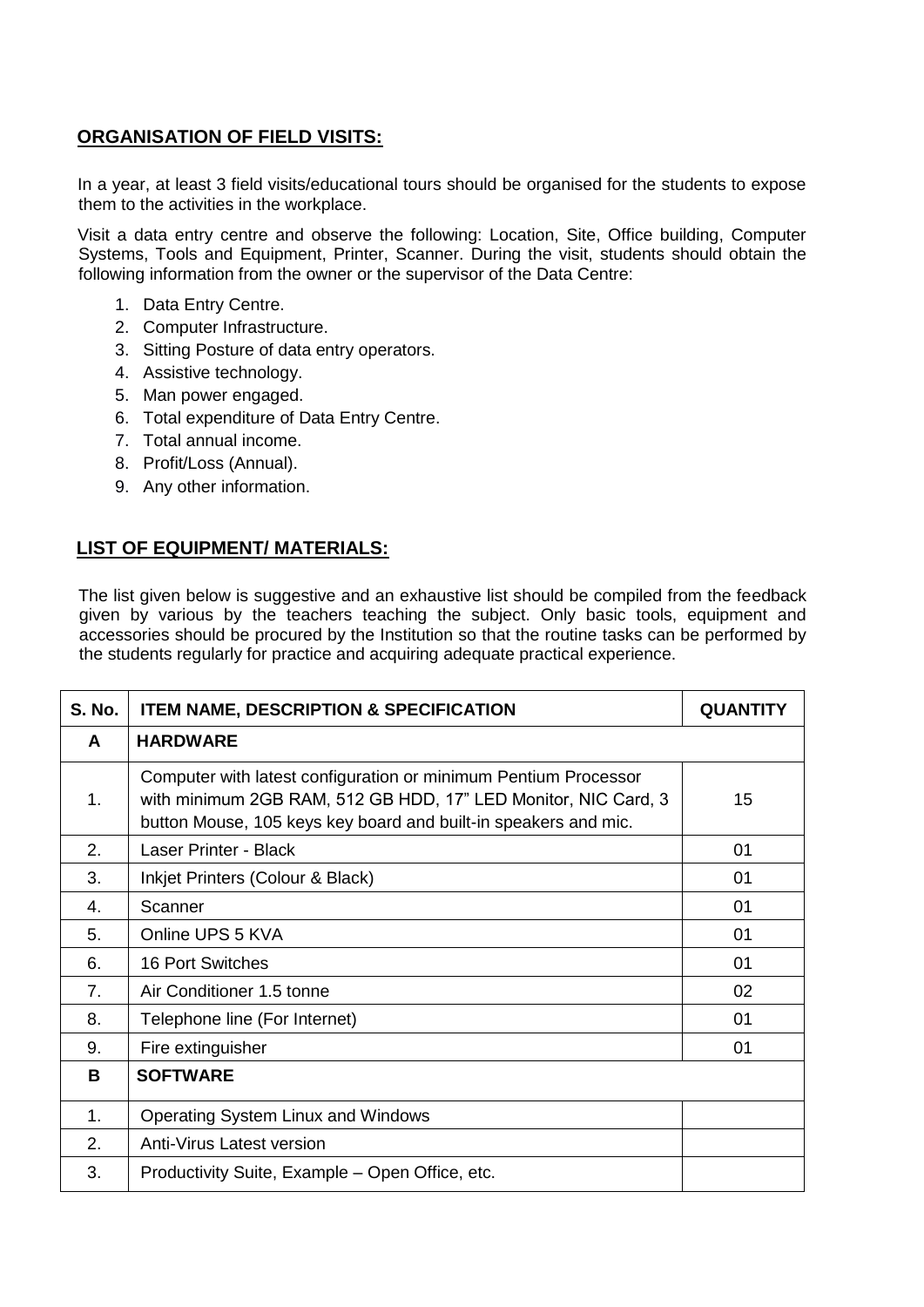| C   | <b>FURNITURE</b>                                              |    |
|-----|---------------------------------------------------------------|----|
| 1.  | Class room chairs and desks                                   | 25 |
| 2.  | <b>Computer Tables</b>                                        | 15 |
| 3.  | Straight back revolving & adjustable chairs (Computer Chairs) | 15 |
| 4.  | <b>Printer Tables</b>                                         | 02 |
| 5.  | <b>Trainers Table</b>                                         | 01 |
| 6.  | <b>Trainers Chair</b>                                         | 01 |
| 7.  | Steel cupboards drawer type                                   | 02 |
| 8.  | Cabinet with drawer                                           | 01 |
| 9.  | Steel Almira - big size                                       | 01 |
| 10. | Steel Almira- small size                                      | 01 |

### **TEACHER'S/ TRAINER'S QUALIFICATIONS:**

Qualification and other requirements for appointment of teachers/trainers for teaching this subject, on contractual basis should be decided by the State/ UT. The suggestive qualifications and minimum competencies for the teacher should be as follows:

| <b>Qualification</b>                                                                                                                                                                                                                                                                                                                                                                          | <b>Minimum Competencies</b>                                                                                                                                                                                                                                                                | <b>Age Limit</b>                                                                                     |
|-----------------------------------------------------------------------------------------------------------------------------------------------------------------------------------------------------------------------------------------------------------------------------------------------------------------------------------------------------------------------------------------------|--------------------------------------------------------------------------------------------------------------------------------------------------------------------------------------------------------------------------------------------------------------------------------------------|------------------------------------------------------------------------------------------------------|
| Diploma in Computer Science/ Information<br>Technology<br>OR<br>Bachelor Degree in Computer Application/<br>Science/ Information Technology (BCA, B.<br>Sc. Computer Science/ Information<br>Technology)<br>OR.<br>Graduate with PGDCA OR<br>DOEACC A Level Certificate.<br>The suggested qualification is the minimum<br>criteria. However higher qualifications will<br>also be acceptable. | The candidate should<br>$\bullet$<br>have a minimum of 1<br>year of work experience<br>in the same job role.<br>S/He should be able to<br>communicate in English<br>and local language.<br>S/He should have<br>knowledge of<br>equipment, tools,<br>material, Safety, Health<br>& Hygiene. | 18-37 years (as<br>on Jan. 01<br>(year)<br>Age relaxation<br>to be provided<br>as per Govt.<br>rules |

Teachers/Trainers form the backbone of Skill (Vocational) Education being imparted as an integral part of Rashtriya Madhyamik Shiksha *Abhiyan* (RMSA). They are directly involved in teaching of Skill (vocational) subjects and also serve as a link between the industry and the schools for arranging industry visits, On-the-Job Training (OJT) and placement.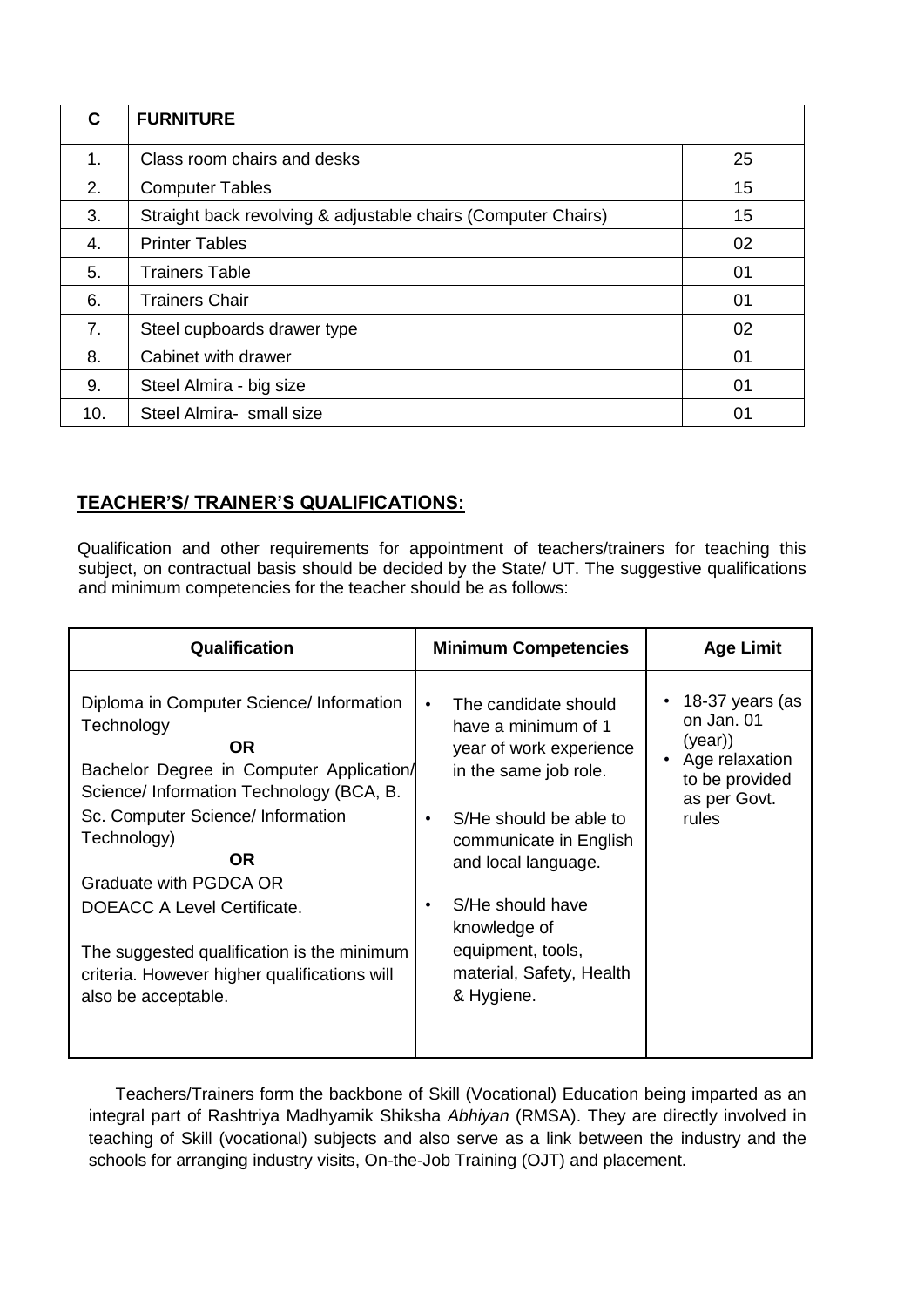These guidelines have been prepared with an aim to help and guide the States in engaging quality Teachers/Trainers in the schools. Various parameters that need to be looked into while engaging the Vocational Teachers/Trainers are mode and procedure of selection of Teachers/ Trainers, Educational Qualifications, Industry Experience, and Certification/ Accreditation.

The State may engage Teachers/Trainers in schools approved under the component of scheme of Vocationalisation of Secondary and Higher Secondary Education under RMSA in following ways:

- (i) Directly as per the prescribed qualifications and industry experience suggested by the PSS Central Institute of Vocational Education (PSSCIVE), NCERT or the respective Sector Skill Council (SSC). **OR**
- (ii) Through accredited Vocational Training Providers accredited under the National Quality Assurance Framework (NQAF\*) approved by the National Skill Qualification Committee on 21.07.2016. If the State is engaging Vocational Teachers/Trainers through the Vocational Training Provider (VTP), it should ensure that VTP should have been accredited at NQAF Level 2 or higher.

\* *The National Quality Assurance Framework (NQAF) provides the benchmarks or quality criteria which the different organizations involved in education and training must meet in order to be accredited by competent bodies to provide government- funded education and training/skills activities. This is applicable to all organizations offering NSQF-compliant qualifications.* 

The educational qualifications required for being a Teacher/Trainer for a particular job role are clearly mentioned in the curriculum for the particular NSQF compliant job role. The State should ensure that teachers/ trainers deployed in the schools have relevant technical competencies for the NSQF qualification being delivered. Teachers/Trainers preferably should be certified by the concerned Sector Skill Council for the particular Qualification Pack/Job role which he will be teaching. Copies of relevant certificates and/or record of experience of the teacher/trainer in the industry should be kept as record.

To ensure the quality of the Teachers/Trainers, the State should ensure that a standardized procedure for selection of (Vocational) Teachers/Trainers is followed. The selection procedure should consist of the following:

- (i) Written test for the technical/domain specific knowledge related to the sector;
- (ii) Interview for assessing the knowledge, interests and aptitude of trainer through a panel of experts from the field and state representatives; and (iii) Practical test/mock test in classroom/workshop/laboratory.

In case of appointment through VTPs, the selection may be done based on the above procedure by a committee having representatives of both the State Government and the VTP.

The State should ensure that the Teachers/ Trainers who are recruited should undergo induction training of 20 days for understanding the scheme, NSQF framework and Vocational Pedagogy before being deployed in the schools.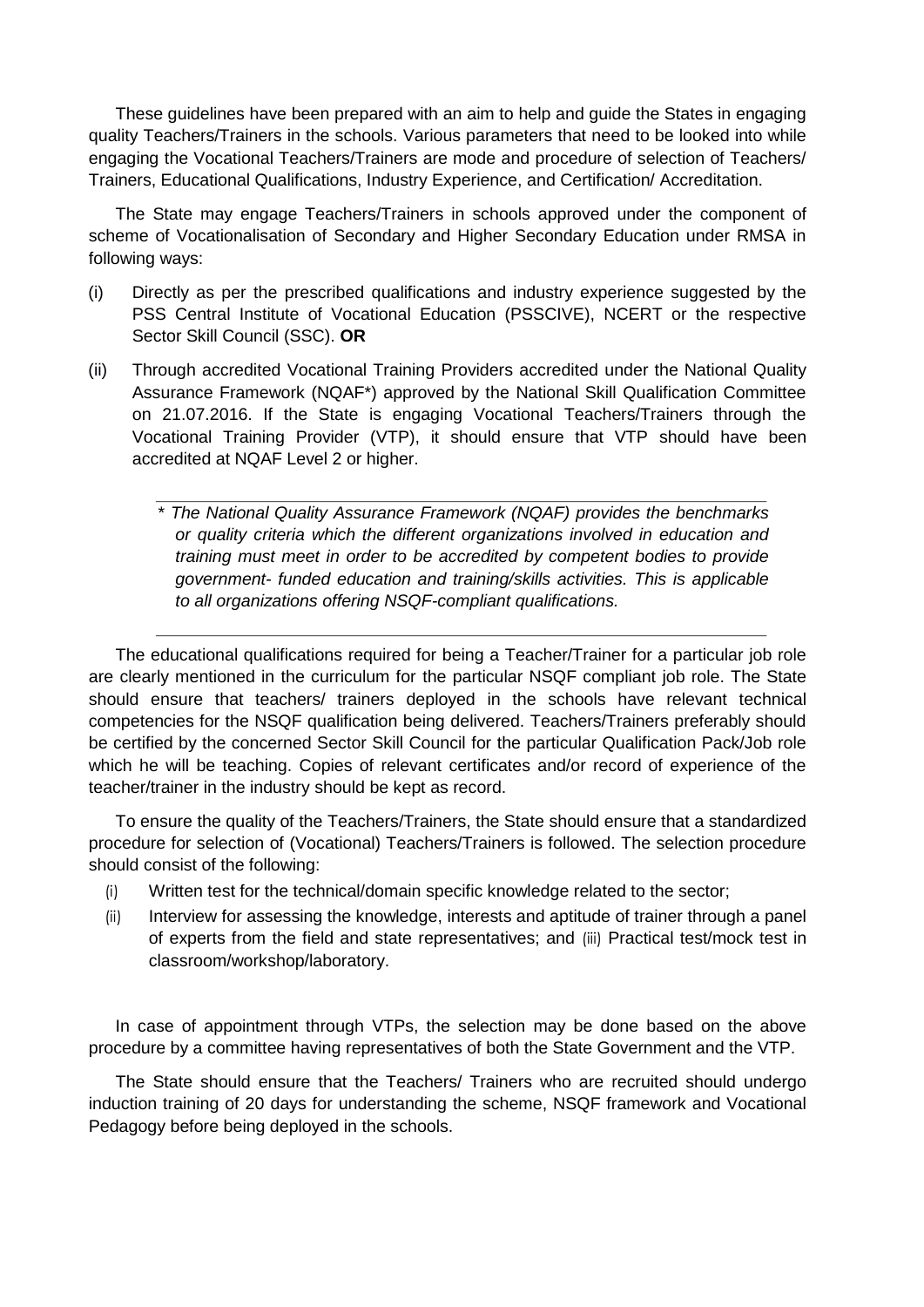The State should ensure that the existing trainers undergo in-service training of 5 days every year to make them aware of the relevant and new techniques/approaches in their sector and understand the latest trends and policy reforms in vocational education.

The Head Master/Principal of the school where the scheme is being implemented should facilitate and ensure that the (Vocational) Teachers/Trainers:

- Prepare session plans and deliver sessions which have a clear and relevant purpose and which engage the students;
- Deliver education and training activities to students, based on the curriculum to achieve the learning outcomes;
- Make effective use of learning aids and ICT tools during the classroom sessions:
- Engage students in learning activities, which include a mix of different methodologies, such as project based work, team work, practical and simulation based learning experiences;
- Work with the institution's management to organise skill demonstrations, site visits, on job trainings, and presentations for students in cooperation with industry, enterprises and other workplaces;
- Identify the weaknesses of students and assist them in up-gradation of competency;
- Cater to different learning styles and level of ability of students;
- Assess the learning needs and abilities, when working with students with different abilities
- Identify any additional support the student may need and help to make special arrangements for that support;
- Provide placement assistance

Assessment and evaluation of (Vocational) Teachers/Trainers is very critical for making them aware of their performance and for suggesting corrective actions. The States/UTs should ensure that the performance of the (Vocational) Teachers/Trainers is appraised annually. Performance based appraisal in relation to certain pre-established criteria and objectives should be done periodically to ensure the quality of the (Vocational) Teachers/Trainers.

Following parameters may be considered during the appraisal process:

- Participation in guidance and counseling activities conducted at Institutional, District and State level;
- Adoption of innovative teaching and training methods;
- Improvement in result of vocational students of Class X or Class XII;
- Continuous up-gradation of knowledge and skills related to the vocational pedagogy, communication skills and vocational subject;
- Membership of professional society at District, State, Regional, National and International level;
- Development of teaching-learning materials in the subject area;
- Efforts made in developing linkages with the Industry/Establishments;
- Efforts made towards involving the local community in Vocational Education
- Publication of papers in National and International Journals;
- Organisation of activities for promotion of vocational subjects;  $\Box$  Involvement in placement of students/student support services.